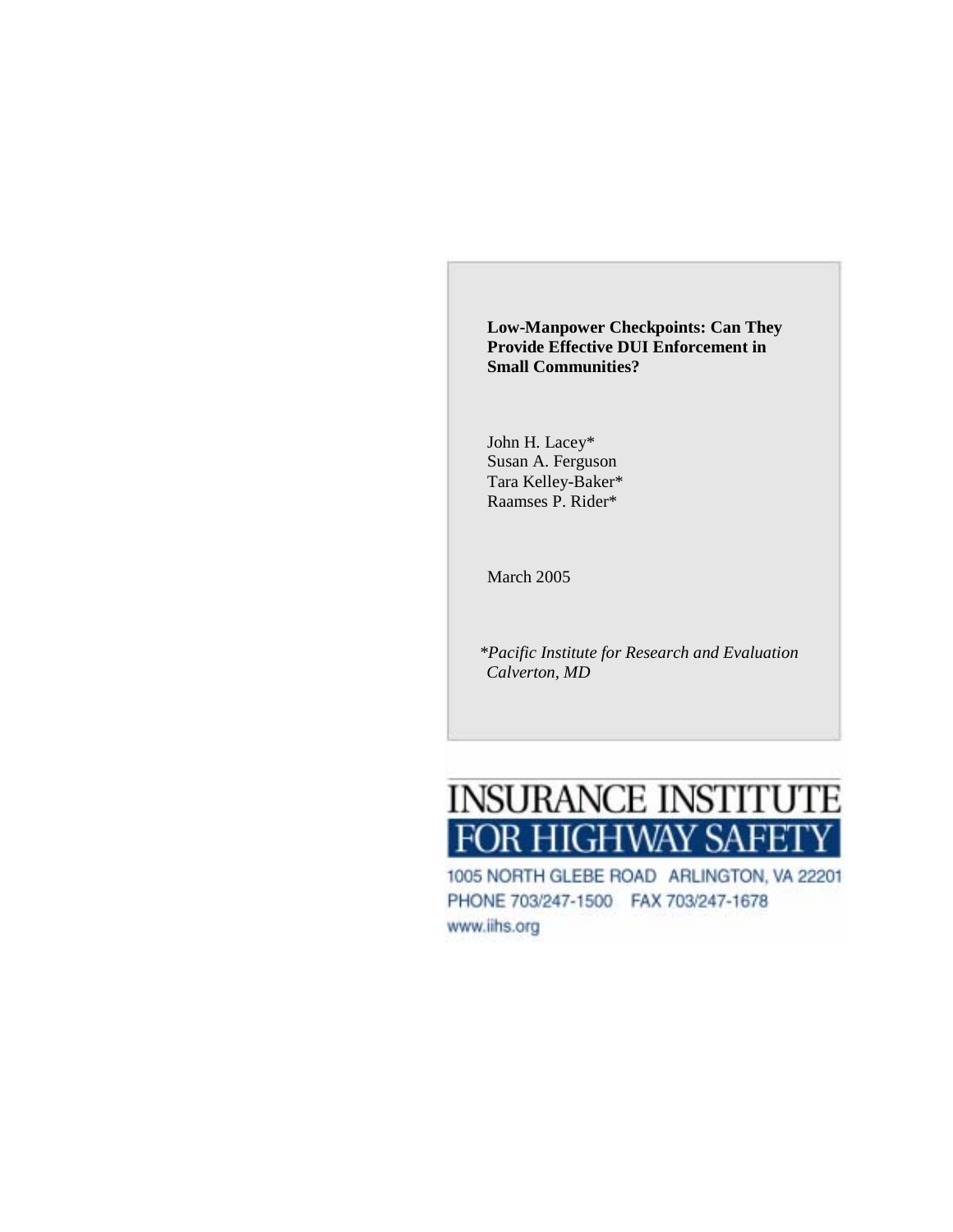# **ABSTRACT**

*Objective:* When well publicized, sobriety checkpoints can be a highly effective means to reduce alcohol-impaired driving and its associated crashes. One reason checkpoints are underutilized is that police departments commonly believe a large number of officers are required, placing checkpoints beyond the resources of small police agencies. Studies have shown that checkpoints can be conducted successfully and safely with as few as three to five officers. The objective of the present study was to evaluate the impact of conducting small-scale checkpoints in rural communities on impaired driving and perception of enforcement.

*Methods***:** Law enforcement agencies in two rural counties in West Virginia agreed to conduct weekly checkpoints in their communities for one year. These counties were paired with two non-adjacent counties that did not undertake additional checkpoints. The impact of checkpoint operations was evaluated by conducting public awareness surveys at driver licensing offices as well as roadside surveys (including blood alcohol concentration (BAC) measurements) of weekend nighttime drivers in experimental and comparison counties before program initiation and one year later.

*Results:* The percentage of nighttime drinking drivers in the experimental counties was lower following implementation of the enforcement program. The primary effect was among people with higher BACs. Relative to drivers in the comparison counties, the proportion of drivers in the experimental counties with positive BACs was only 5 percent lower; however, the proportion with BACs of 0.05 percent or more was 70 percent lower, and the proportion with BACs of 0.08 percent or more was 64 percent lower. Compared with drivers in the comparison counties, drivers surveyed at driver's license offices in the experimental counties after program implementation were more likely to report seeing or passing through a checkpoint and were more aware of publicity on DUI enforcement. Consistent with the small reduction in drinking drivers in the roadside survey, self-reported driving after drinking did not change during the enforcement period.

*Conclusions:* The study demonstrated that small rural communities can safely and effectively conduct low-manpower sobriety checkpoints on a weekly basis. Such programs can be expected to result in large reductions in drivers operating at higher BACs.

# **INTRODUCTION**

Enforcement of alcohol-impaired driving (e.g., driving under the influence (DUI)) in the United States falls into three broad categories: regular patrols, special or dedicated patrols, and sobriety checkpoints. During regular patrols arrests are made as a result of contacts with drinking drivers by officers conducting normal traffic patrol operations. Regular patrols are the basic enforcement system in most communities across the nation. Dedicated patrols consist of officers with special training or experience in DUI enforcement who are employed during high DUI risk periods such as weekend nights.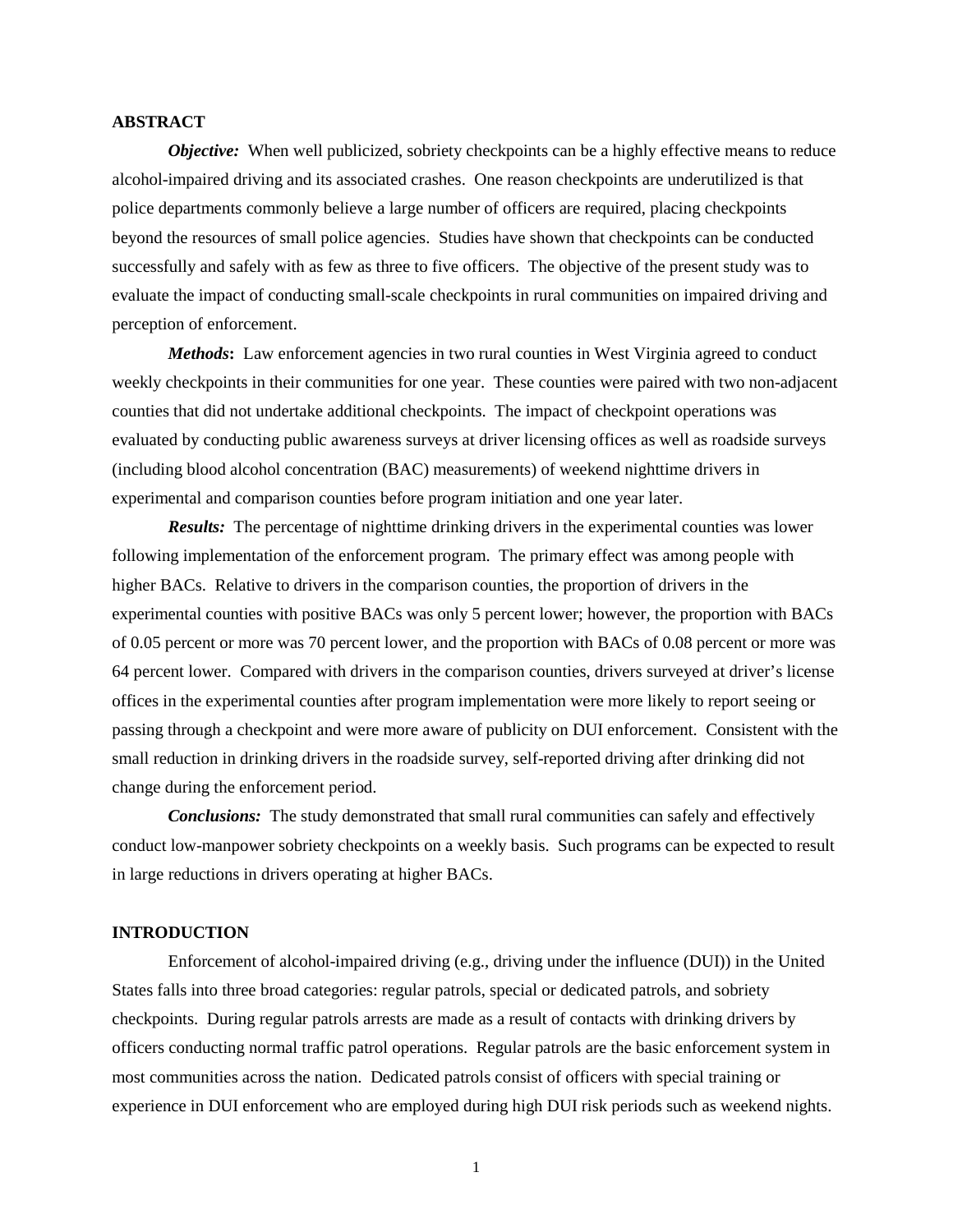A small number of officers working part-time on weekend evenings can double the number of DUI arrests in a community (Levy et al., 1977); however, most department budgets do not include funding for such extra enforcement efforts. Sobriety checkpoints generally are short-term operations conducted only on special occasions. At checkpoints all drivers passing a given location are stopped and interviewed by the police and, if they are suspected of having been drinking, are pulled over for further testing. As currently employed, checkpoints generally involve as many as 15-20 officers, usually on overtime status, and thus are expensive to conduct both financially and in terms of police resources. This normally limits their implementation in most communities to a few national holidays.

Sobriety checkpoints are one of the most effective approaches to deterring impaired driving (Lacey et al., 1999; Ross, 1992; Shults et al., 2001; Stuster and Blowers, 1995; Voas et al., 1985). Stuster and Blowers (1995) compared the effectiveness of checkpoints with dedicated patrols and found that checkpoints were more effective in reducing alcohol-related crashes. Shults et al. (2001) reviewed 12 studies evaluating the effectiveness of sobriety checkpoints and concluded that, if well-implemented and publicized, they can reduce alcohol-related fatal and injury crashes by about 20 percent.

Despite this evidence, Fell et al. (2003) found in a survey of U.S. states that sobriety checkpoints rarely are used by law enforcement agencies in many states. At the time the survey was conducted in 2000, 13 states did not employ sobriety checkpoints, mainly because court rulings determined that checkpoints did not comply with state constitutions. Of the remaining 37 states, only 11 reported conducting checkpoints as frequently as once a week on a statewide basis. Cost and the large number of officers necessary were among the most frequently cited reasons for not conducting checkpoints. However, Stuster and Blowers (1995) found that checkpoints involving small numbers of officers (four to six) were as effective in reducing alcohol-related crashes as those employing a dozen officers or more. Thus, it should be possible for communities with relatively small numbers of patrol officers to conduct effective sobriety checkpoints. This is important because more than half of all alcohol-related traffic fatalities occur on rural roadways (National Highway Traffic Safety Administration, 2004), suggesting that small communities experience significant impaired driving problems.

The present study was conducted to evaluate this concept in two rural counties in West Virginia. The intent was to establish a sustainable, low-manpower DUI checkpoint enforcement program that would overcome the persistent objections of personnel requirements and cost. The study evaluated both the feasibility and effectiveness of such a program. West Virginia, a largely rural state, was identified as an appropriate venue for the study. Two experimental counties and two comparison counties were recruited to participate. Existing police policies in the communities under study called for a minimum staffing level of eight officers to legally conduct sobriety checkpoints. However, inquiries revealed that there was no legal basis for this assumption, so police procedures/general orders were revised to permit checkpoints operated by fewer officers.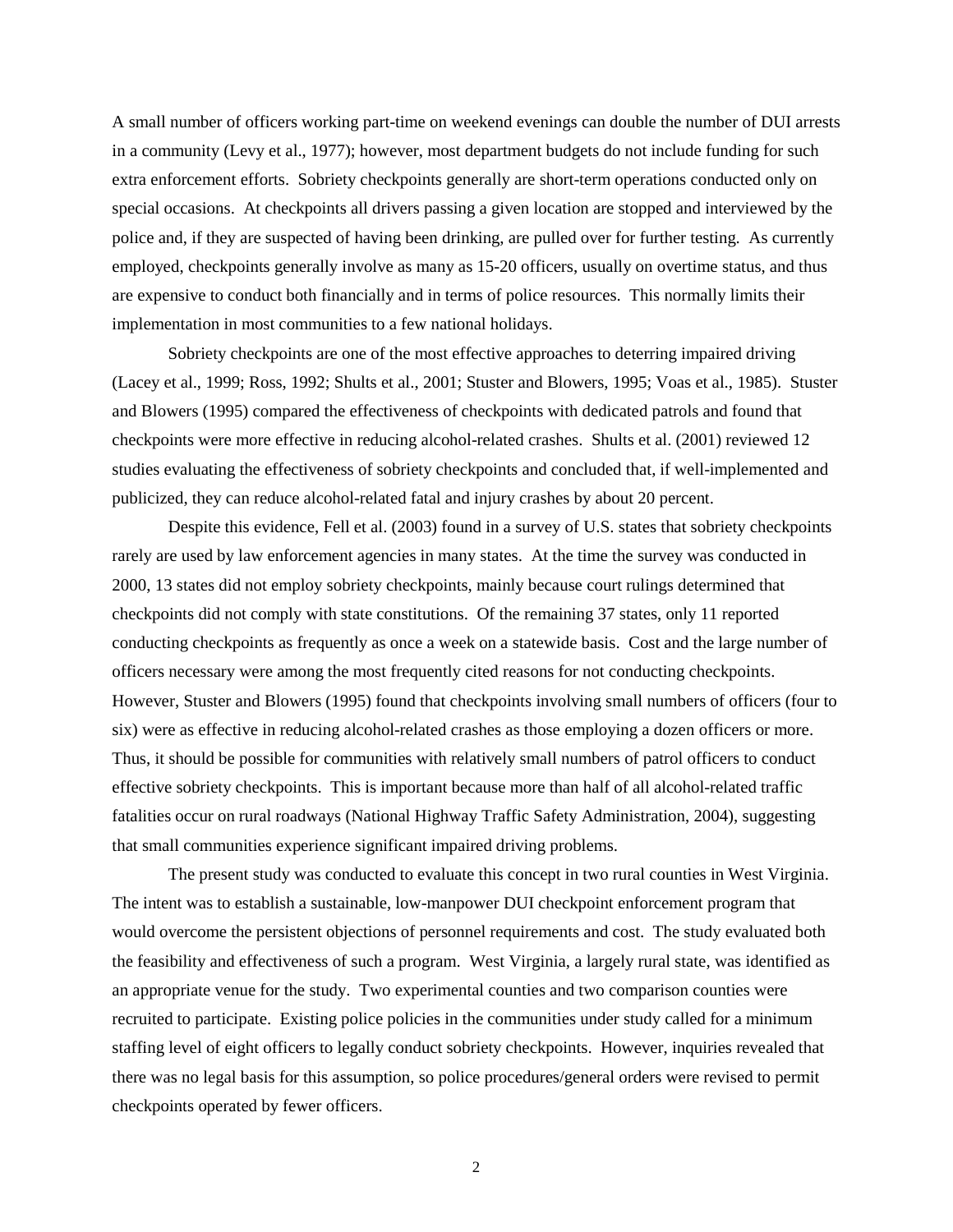#### **METHODS**

# **Research Design**

Raleigh and Greenbrier counties, in the southern part of the state, were recruited as experimental counties. Harrison and Monongalia, in the northern part of the state, were identified as comparison counties. The primary criterion for the comparison counties was sufficient geographic separation to minimize contamination by public information efforts in the experimental counties. Officials in the comparison counties also indicated they would not dramatically change DUI enforcement activity during the test period.

In spring 2003, baseline data on public awareness and self-reported behavior, as well as driver blood alcohol concentrations (BACs), were gathered in the experimental and comparison counties. Drivers were surveyed when renewing or applying for their driver's licenses at departments of motor vehicles (DMVs) and at the roadside on weekend nights. Beginning in August 2003, weekly sobriety checkpoints were conducted in the experimental counties (continuing for one year), while basic DUI enforcement strategies remained unchanged in the comparison counties. One year after the baseline surveys, in spring 2004, follow-up surveys to measure driver BACs, public awareness, and self-reported behavior were conducted at the roadside and at DMVs in all four counties.

The surveys of drivers at DMVs addressed their perceptions of the intensity of DUI enforcement as well as drinking and driving behaviors. Drivers in roadside surveys were asked similar questions in addition to being asked to provide a breath sample to measure BAC.

# **Program**

Low-manpower checkpoints were to be conducted in each of the experimental counties once a week for a one-year period beginning August 1, 2003, for a total of 104 checkpoints. A few checkpoints were cancelled because of inclement weather, but overall the schedule was maintained. A total of 90 lowmanpower checkpoints were conducted during the study period, 48 in Greenbrier County and 42 in Raleigh County. Checkpoints were conducted in both municipal and rural areas and were staffed by municipal police officers as well as sheriff's deputies. The number of officers involved in each checkpoint varied from three to five. Passive alcohol sensors (PASs) were used during checkpoint operations to aid officers in identifying drinking drivers (Ferguson et al., 1995). Additionally, 16 checkpoints were conducted in the experimental counties during the program year under other auspices, for a total of 106 checkpoints; this compares with 25 checkpoints conducted during the preceding year. In contrast, 19 checkpoints were conducted in the comparison counties during the program year and 13 during the preceding year. The low-manpower checkpoints were relatively inexpensive to conduct, costing from \$350 to \$400 per checkpoint.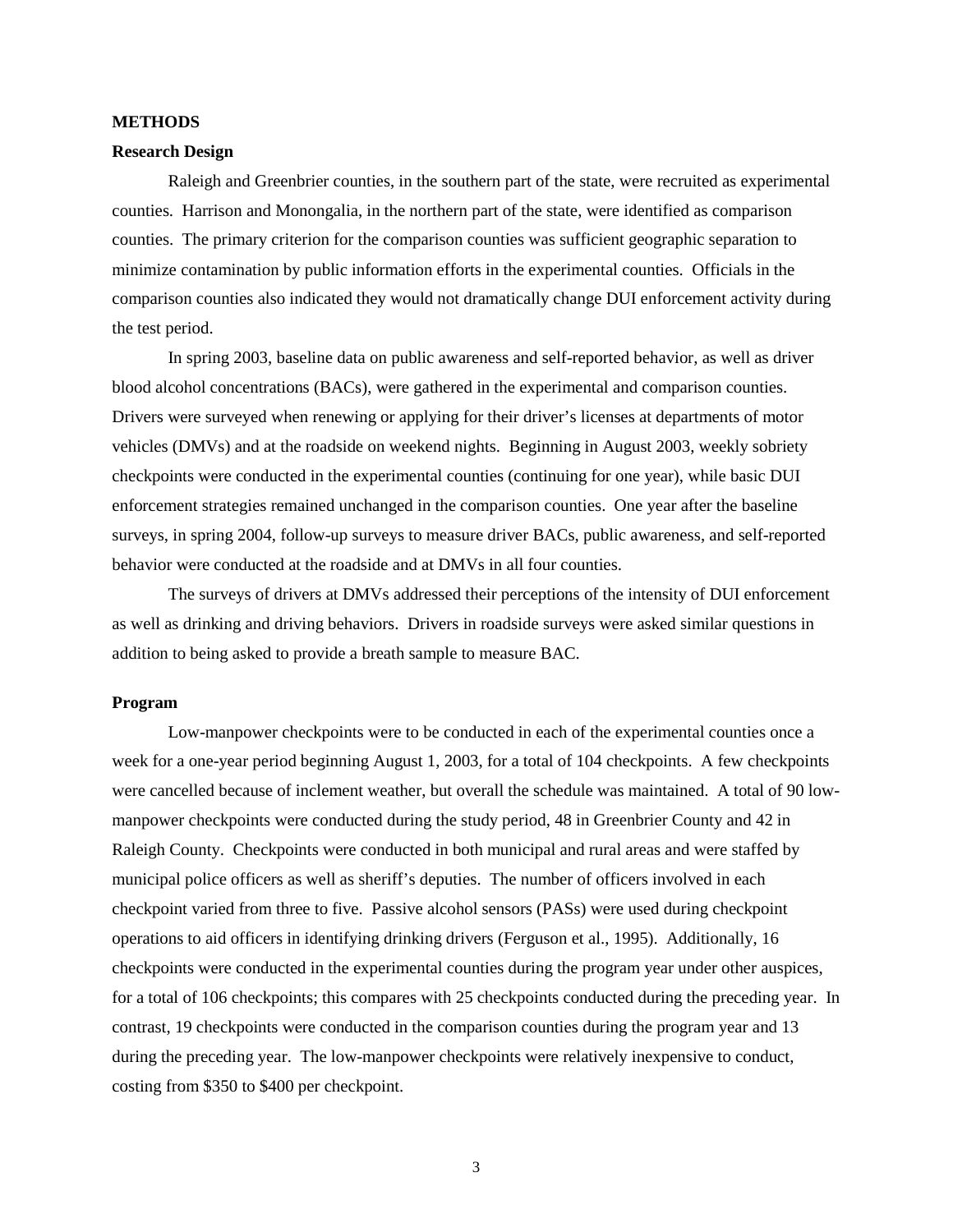The local program coordinator contacted local news outlets about the program, and initiation of the program was covered by both local and statewide electronic and print media. The program also generated letters of support in local newspapers. Throughout the program there were several print, radio, and television stories, but local coverage waned toward the end of the program. An incident early in the enforcement period brought attention to the initiative and heightened its overall profile. A man had carjacked his estranged girlfriend's vehicle, leaping into the back of her pickup, breaking out the rear window, and forcing her to drive to a rural area. When they passed through a checkpoint, officers intervened and made an arrest, averting a potential murder. The checkpoint was in a location where one had not been conducted prior to the program, and the incident was reported widely by local and state press. A congratulatory "thumbs-up" notice appeared in a local newspaper.

# **Survey Procedures**

Researchers worked with a West Virginia Law Enforcement Liaison (LEL) and others in the Governor's Highway Safety Program to recruit assistance from law enforcement agencies in the four counties. Roadside surveys were conducted as a separate data collection activity and not in conjunction with checkpoints. Roadside survey locations were determined in conjunction with the law enforcement agencies, and established survey techniques developed for previous national roadside surveys were used (Voas et al., 2000). The protocol incorporated PASs to screen drivers, preliminary breath test (PBT) devices, and a brief interview. Survey teams of civilian interviewers were selected and trained by a research team member and the LEL. The LEL coordinated and supervised the actual roadside surveys. Surveys were conducted between 10:00 p.m. and 3:00 a.m. on Friday and Saturday nights in spring 2003 and again in spring 2004 at the same locations during the same periods and on the same weeknights and times as in 2003. There were 20 survey evenings in 2003 and 19 in 2004.

An off-duty police officer directed motorists into a safe area off the roadway (e.g., a closed service station lot). Interviewers then approached the vehicle, explained the voluntary nature of the survey to the driver, and obtained informed consent for a brief interview. The 15-item survey lasted about 5 minutes and covered topics such as general demographics, annual mileage information, origin and destination of the trip, drinking, and drinking and driving. Additionally, interviewers recorded the number of passengers, use of seat belts, and driver gender. After the interviews, PBTs were used to obtain BACs from the drivers. The PBTs displayed the BAC results; if a driver registered a BAC at or above 0.05 percent, either a sober passenger drove the vehicle home or a ride home was provided. PAS readings were used to provide a qualitative measure of drinking for drivers who refused the breath test.

The DMV surveys were short paper and pencil surveys administered to driver's license applicants after they had completed their applications and while they waited for their photo licenses to develop.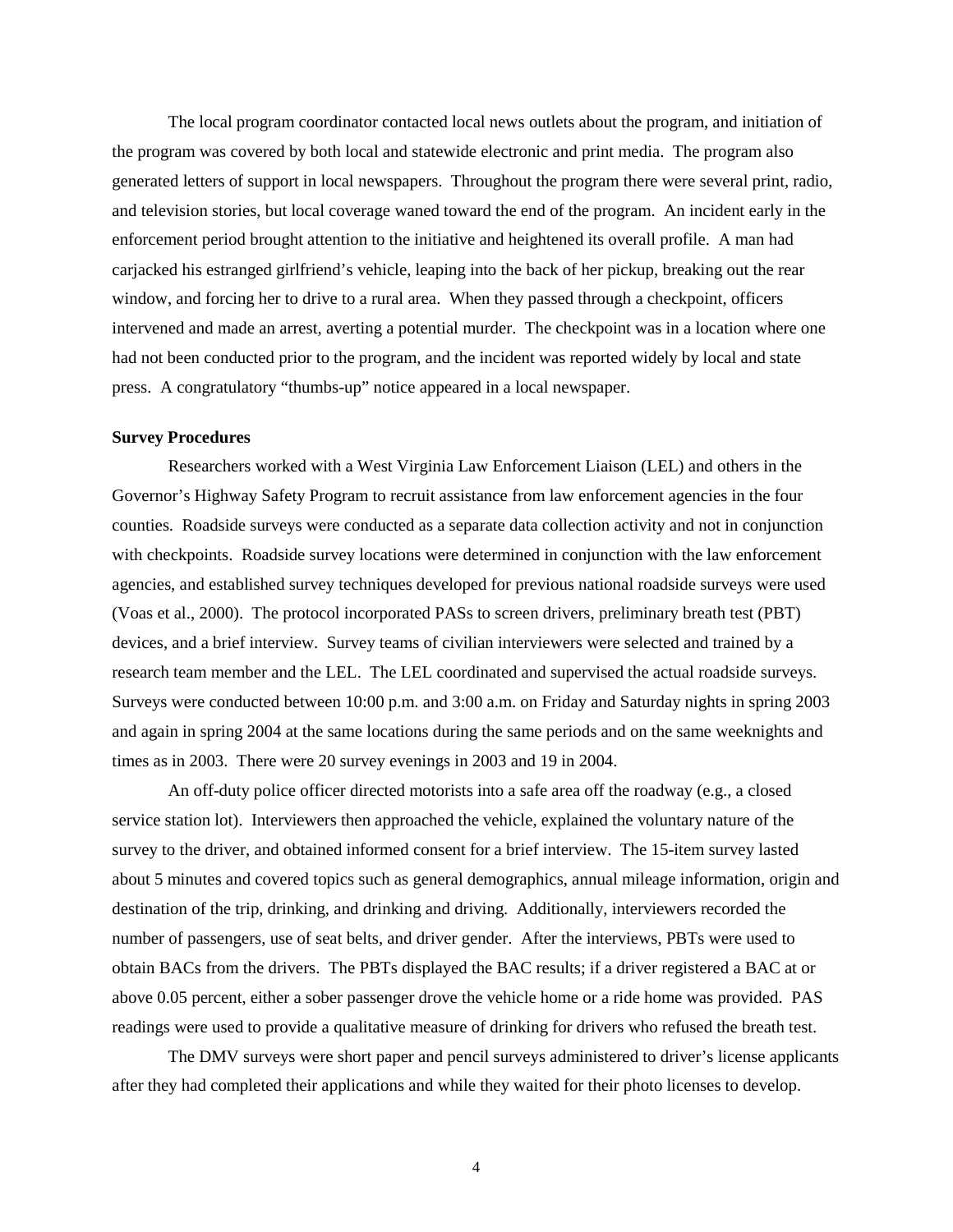Applicants were questioned after they knew they would receive their licenses to avoid undue biases in their responses. This type of convenience survey has been used frequently to obtain a sample of licensed drivers in the DMV locality (Lacey et al., 1999). Experience has shown that a reasonably representative sample of motorists in the area is obtained provided the surveys are available throughout the time the office is open for business.

## **RESULTS**

Table 1 shows sample sizes for baseline and post-intervention roadside surveys for the experimental and comparison counties. In the experimental counties, data were collected from a larger number of respondents to increase statistical power. Overall, the participation rate was very high; only 106 (2.4 percent) of the 4,389 drivers approached refused to participate. However, there was some further attrition in obtaining breath samples through issues such as insufficient breath sample, failure to match breath sample with other survey data, equipment error, or insufficient time. These missing data reduced the data set to 3,571 cases (81 percent) with valid BAC readings.

| Roadside Survey Sample Sizes for Experimental and Comparison Counties |                                                | Table 1 |                                        |            |              |
|-----------------------------------------------------------------------|------------------------------------------------|---------|----------------------------------------|------------|--------------|
|                                                                       | <b>Experimental</b><br>Counties $(n = 3, 128)$ |         | Comparison<br>Counties ( $n = 1,261$ ) |            |              |
|                                                                       | Raleigh<br><b>Greenbrier</b>                   |         | <b>Harrison</b>                        | Monongalia | <b>Total</b> |
| <b>Baseline</b>                                                       | 665                                            | 576     | 403                                    | 169        | 1.813        |
| Post-intervention                                                     | 1.141                                          | 746     | 423                                    | 266        | 2,576        |
| Total                                                                 | 1.806                                          | 1.322   | 826                                    | 435        | 4,389        |

There were no significant gender differences among respondents in the experimental and comparison counties at baseline ( $\chi^2(1) = 0.72$ , p > 0.10) or post-intervention ( $\chi^2(1) = 0.11$ , p > 0.10). There were, however, significant differences in the race of respondents at baseline and post-intervention (race was coded as Caucasian, African-American, and other; baseline:  $\chi^2(2) = 18.97$ , p > 0.001; postintervention:  $\chi^2(2) = 37.97$ , p > 0.001). A one-way analysis of variance revealed no significant age difference among respondents in the experimental and comparison counties at baseline  $(F(1, 1684) = 2.30$ ,  $p > 0.10$ ), but the post-intervention mean age for respondents was significantly higher in the experimental counties than in the comparison counties (37.6 vs. 34.3 years;  $F(1, 2484) = 23.90$ , p < 0.001).

Because of the race and age differences among respondents, subsequent analyses controlled for these factors. Logistic regression models were used to compare changes over time in the experimental and comparison counties with respect to the proportion of drivers with positive BACs, BACs at or above 0.05 percent, and BACs at or above 0.08 percent. Analysis also examined responses to the various survey questions.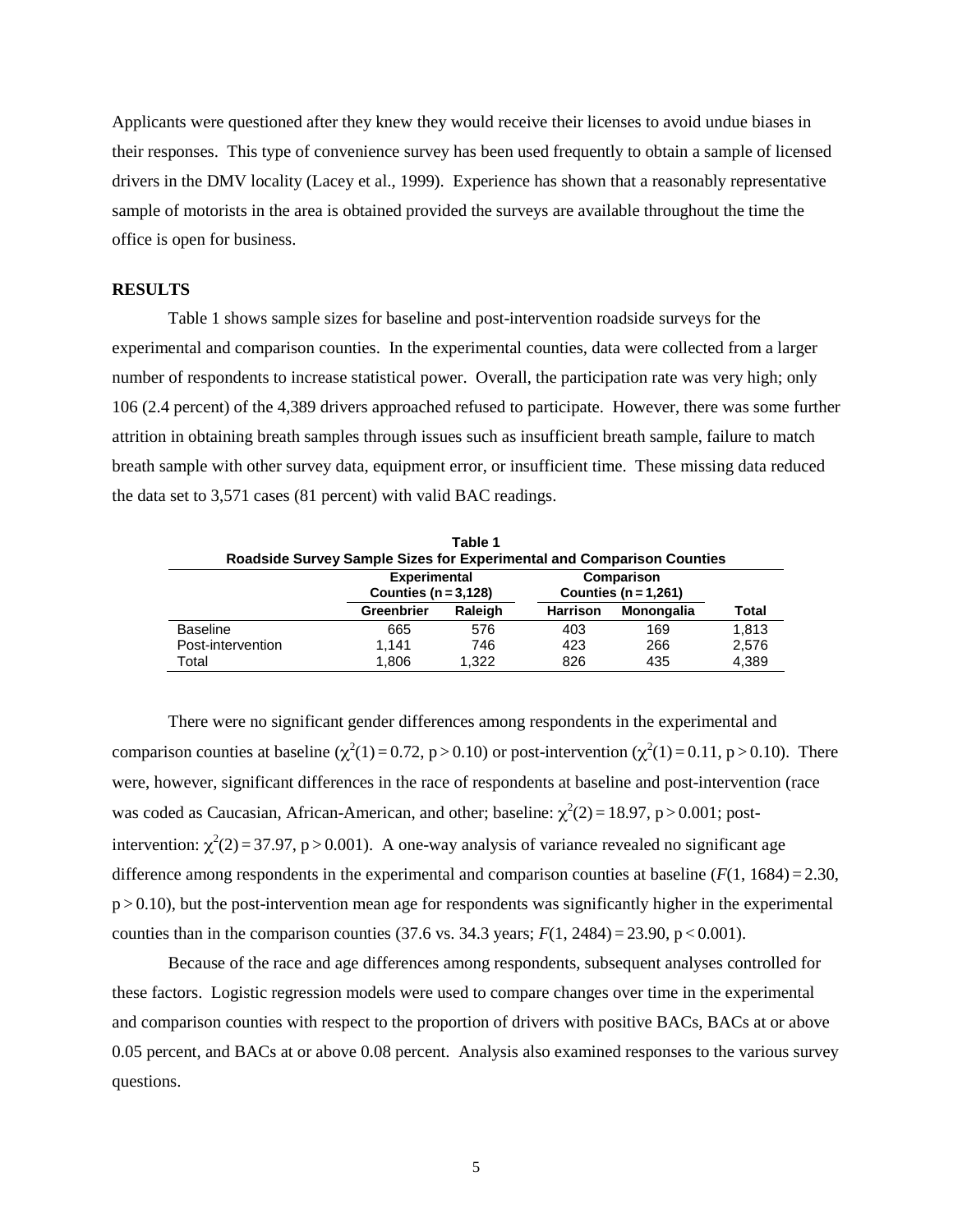# **Roadside Surveys**

The proportion of drivers with positive BACs, BACs at or above 0.05 percent, and BACs at or above 0.08 percent were examined separately (Table 2). Based on the logistic regression models the proportion of drivers with positive BACs was reduced by 5 percent in the experimental counties relative to the comparison counties. However, this difference was not statistically significant (odds ratio  $(OR)$ ) =  $0.95$ ,  $p > 0.10$ ).

The proportion of drivers with BACs at or above 0.05 percent was lower in the experimental counties post-intervention (1.6 vs. 1.0 percent) but went up in the comparison counties (1.4 vs. 2.8 percent). After controlling for sample differences, a 70 percent reduction was estimated in the proportion of drivers with BACs at or above 0.05 percent in the experimental counties relative to the comparison counties ( $OR = 0.30$ ,  $p < 0.05$ ). This difference was significant. For drivers with BACs at or above 0.08 percent, the estimated decline was 64 percent, although the effect did not reach statistical significance  $(OR = 0.36, p = 0.18).$ 

|                    |                 | Table 2<br>Percentages with Various BACs in Experimental and Comparison Counties |                 |                            |
|--------------------|-----------------|----------------------------------------------------------------------------------|-----------------|----------------------------|
|                    |                 | <b>Experimental Counties</b>                                                     |                 | <b>Comparison Counties</b> |
| <b>Percent BAC</b> | <b>Baseline</b> | <b>Post-Intervention</b>                                                         | <b>Baseline</b> | <b>Post-Intervention</b>   |
| ≥0.01              | 4.6%            | 3.6%                                                                             | 5.1%            | 4.5%                       |
| ≥0.05              | $1.6\%$         | 1.0%                                                                             | 1.4%            | 2.8%                       |
| $\geq 0.08$        | $1.1\%$         | 0.7%                                                                             | 0.9%            | 1.5%                       |

# **DMV Surveys**

Table 3 shows the number of DMV survey respondents in the experimental and comparison counties at baseline and post-intervention. There were significant gender differences among respondents in the experimental and comparison counties at baseline  $(\chi^2(1) = 3.94, p < 0.05)$  and post-intervention  $(\chi^2(1) = 4.93, p < 0.05)$ . There were no significant race differences among respondents in the experimental and comparison counties at baseline  $(\chi^2(4) = 7.73, p > 0.10)$ , but differences were apparent postintervention ( $\chi^2(4)$  = 46.94, p < 0.001) (Table 3). There also were significant differences in the selfreported age of respondents at baseline ( $\chi^2(4)$  = 67.05, p < 0.001). Because of the sample differences, these factors were controlled for in all subsequent analyses.

|                   | DMV Surveys: Respondents in Experimental and Comparison Counties | Table 3 |                                      |            |       |
|-------------------|------------------------------------------------------------------|---------|--------------------------------------|------------|-------|
|                   | <b>Experimental</b><br>Counties ( $n = 1.994$ )                  |         | Comparison<br>Counties $(n = 1.956)$ |            |       |
|                   | <b>Greenbrier</b>                                                | Raleigh |                                      | Monongalia | Total |
| <b>Baseline</b>   | 499                                                              | 500     | 483                                  | 500        | 1,982 |
| Post-intervention | 500                                                              | 495     | 474                                  | 499        | 1,968 |
| Total             | 999                                                              | 995     | 957                                  | 999        | 3,950 |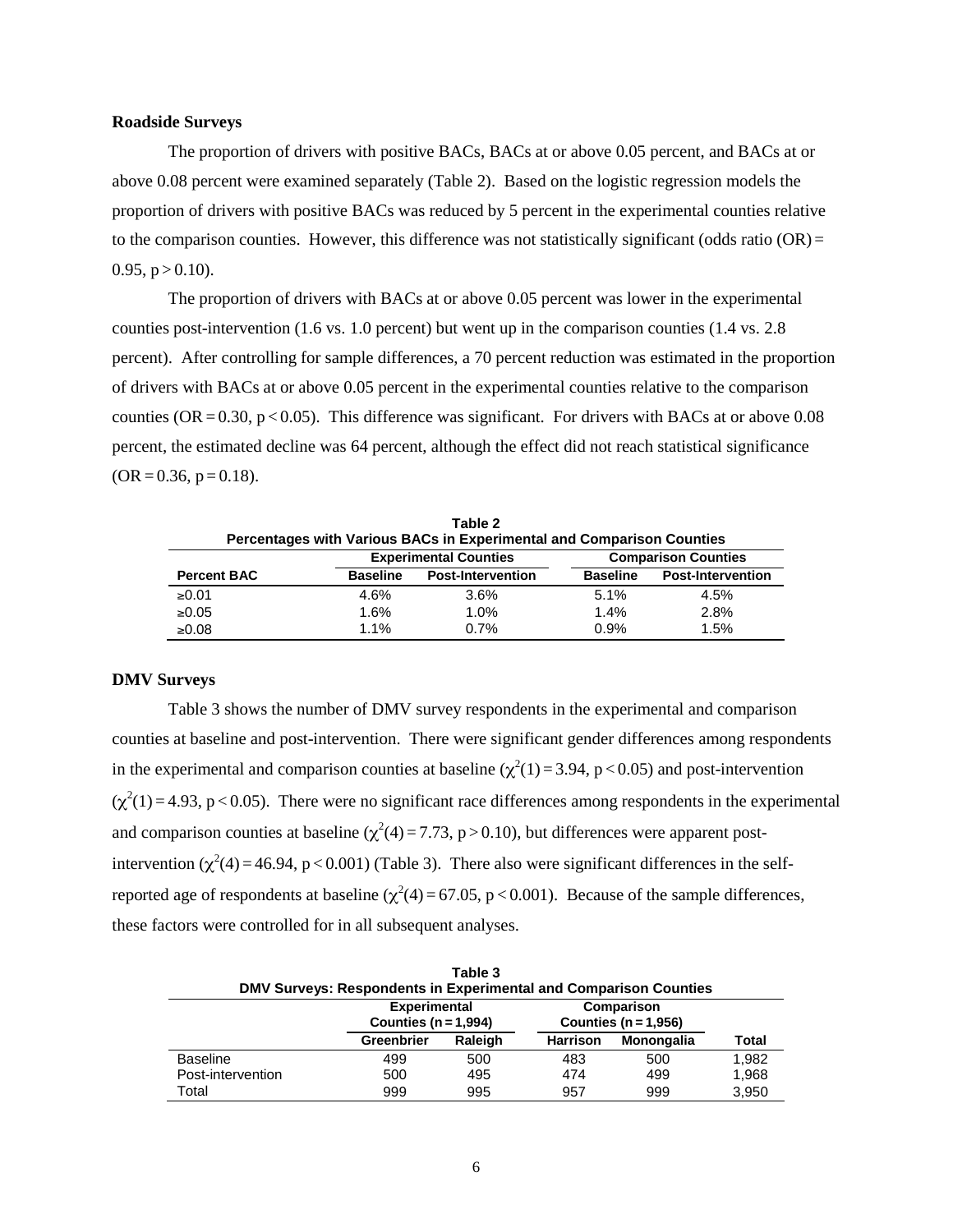Table 4 (see page 8) presents the survey questions and responses for respondents in the experimental and comparison counties during the baseline and post-intervention periods. Binary logistic regression was used to analyze most data because the items had dichotomous outcomes. Respondents were asked whether during the past 30 days they had seen or heard about a police checkpoint. After the intervention, respondents in the experimental counties were significantly more likely to say they had (41 vs. 62 percent), whereas respondents in the comparison counties were less likely to say they had (42 vs. 38 percent; OR = 2.64,  $p < 0.001$ ).

After the intervention, respondents in the experimental counties were significantly more likely to report they had gone through a police checkpoint during the past 30 days (experimental: 13 vs. 25 percent; comparison: 13 vs. 11 percent;  $OR = 2.40$ ,  $p < 0.001$ ). Similarly, there was an increase in the percentage of respondents in the experimental counties reporting they had recently read, seen, or heard news about impaired driving (experimental: 52 vs. 66 percent; comparison: 46 vs. 49 percent; OR = 1.51,  $p < 0.01$ ).

Respondents were asked about their drinking and driving practices during the past 30 days. Fewer than 5 percent of respondents in either the experimental or comparison counties admitted to drinking and driving after having too much to drink. There was little change in the responses to this question from respondents in the experimental and comparison counties between baseline and postintervention (3.9 vs. 3.6 percent). The percentage of respondents in the comparison counties admitting to drinking and driving declined from 3.0 to 1.6 percent, not significantly different from the change in the experimental counties ( $OR = 1.53$ ,  $p > 0.10$ ).

Respondents were asked whether enforcement of drinking and driving laws in their communities was too strong, too weak, or about right. There was a significant interaction of the treatment effects  $(OR = 1.19, p > 0.05)$ . The proportion of respondents answering "too weak" decreased in the experimental counties between baseline and post-intervention, whereas responses of "about right" and "too strong" increased. This change did not occur in the comparison counties. Finally, respondents in the experimental counties reported after the intervention that they felt they had a higher likelihood of being stopped (OR  $= 0.76$ , p  $< 0.001$ ). Results of ordinal logistic regressions were used for these two analyses because the outcomes had more than two levels and were not normally distributed.

# **DISCUSSION AND CONCLUSIONS**

This study demonstrated that a sobriety checkpoint enforcement program using only three to five police officers can be a very effective deterrent against drinking and driving in jurisdictions that are much more rural in nature. These checkpoints can be maintained over a long period of time without outside funding. Because of the simplicity and ease with which these checkpoints were conducted, police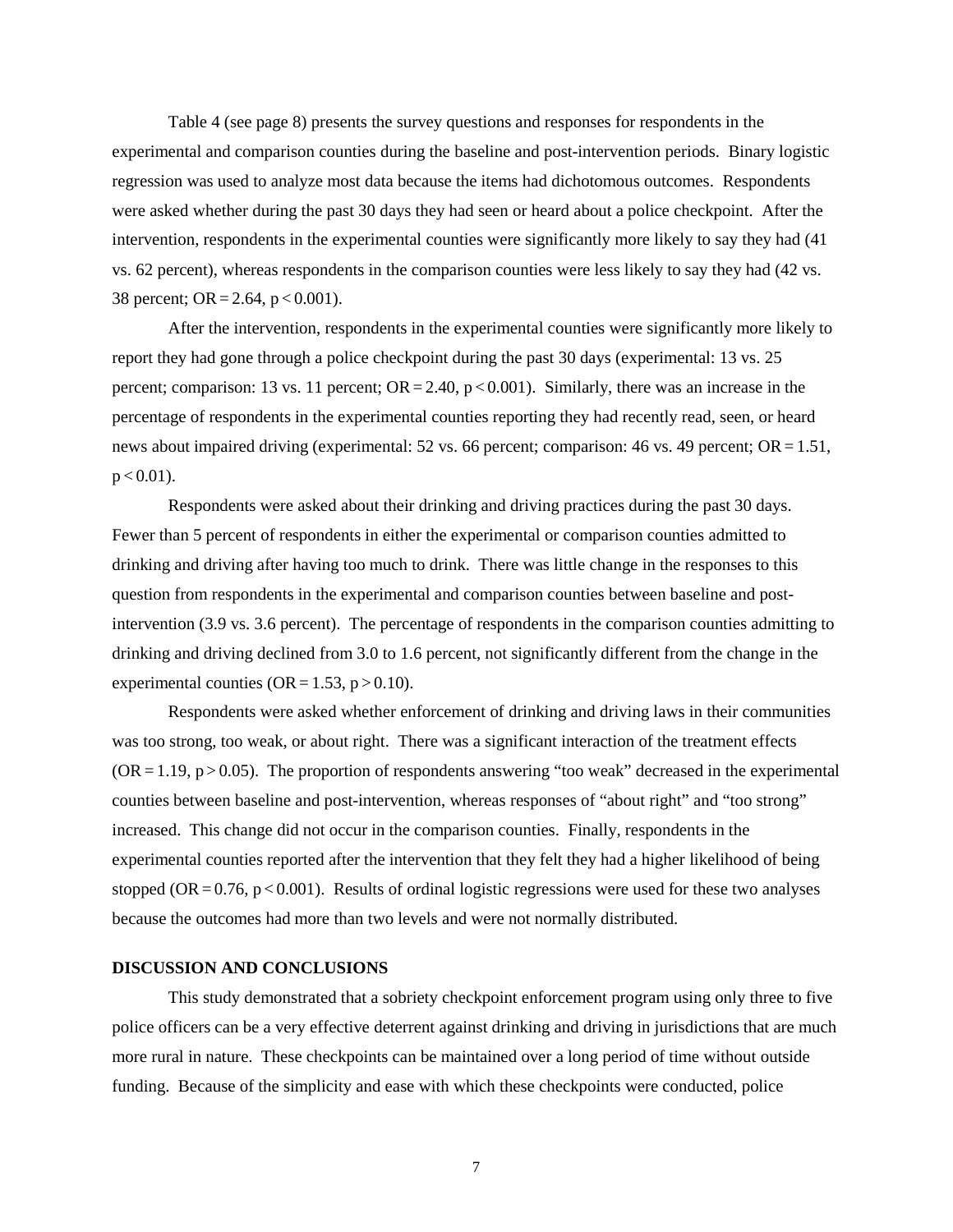|                                                                                                           | <b>Experimental Counties</b>          |                                            |                                     | DMV Survey: Responses of Drivers in Experimental and Comparison Counties<br><b>Comparison Counties</b> |                                         |                                         |                                          |                                         |                                  |                                       |                                 |                                  |
|-----------------------------------------------------------------------------------------------------------|---------------------------------------|--------------------------------------------|-------------------------------------|--------------------------------------------------------------------------------------------------------|-----------------------------------------|-----------------------------------------|------------------------------------------|-----------------------------------------|----------------------------------|---------------------------------------|---------------------------------|----------------------------------|
|                                                                                                           | <b>Baseline</b>                       |                                            | <b>Post-Intervention</b>            |                                                                                                        | <b>Baseline</b>                         |                                         | <b>Post-Intervention</b>                 |                                         |                                  |                                       |                                 |                                  |
| In the past 30 days, have you seen or<br>heard about a police checkpoint?                                 | <b>No</b><br>587<br>$(59.0\%)$        |                                            | <b>Yes</b><br>408<br>$(41.0\%)$     | <b>No</b><br>373<br>(37.8%)                                                                            |                                         | <b>Yes</b><br>613<br>(62.2%)            | <b>No</b><br>565<br>(57.9%)              |                                         | <b>Yes</b><br>411<br>$(42.1\%)$  | <b>No</b><br>592<br>(61.7%)           |                                 | <b>Yes</b><br>367<br>(38.3%)     |
| In the past 30 days, have you gone<br>through a police checkpoint?                                        | 860<br>$(86.8\%)$                     |                                            | 131<br>(13.2%)                      | 745<br>(75.3%)                                                                                         |                                         | 244<br>(24.7%)                          | 843<br>(86.8%)                           |                                         | 128<br>(13.2%)                   | 852<br>(88.7%)                        |                                 | 109<br>(11.3%)                   |
| Have you recently read, seen, or heard<br>any news on impaired driving?                                   | 474<br>(47.7%                         |                                            | 520<br>(52.3%)                      | 332<br>(33.6%)                                                                                         |                                         | 656<br>$(66.4\%)$                       | 530<br>(54.2%)                           |                                         | 448<br>(45.8%)                   | 488<br>$(50.8\%)$                     |                                 | 472<br>(49.2%)                   |
| Compared with 3 months ago, do you<br>see police on the roads you normally<br>drive?                      | Same/<br>less often<br>640<br>(66.5%) |                                            | <b>More often</b><br>323<br>(33.5%) | Same/<br>less often<br>570<br>(59.8%)                                                                  |                                         | More often<br>383<br>$(40.2\%)$         | Same/<br>less often<br>667<br>$(71.0\%)$ |                                         | More often<br>272<br>$(29.0\%)$  | Same/<br>less often<br>632<br>(67.4%) |                                 | More often<br>306<br>(32.6%)     |
| In the past 30 days, how many times<br>have you driven within 2 hours after<br>drinking?                  | 1 or more<br>76<br>$(9.0\%)$          |                                            | <b>None</b><br>767<br>$(91.0\%)$    | 1 or more<br>86<br>$(9.5\%)$                                                                           |                                         | <b>None</b><br>817<br>(90.5%)           | 1 or more<br>87<br>$(9.6\%)$             |                                         | <b>None</b><br>823<br>$(90.4\%)$ | 1 or more<br>76<br>$(8.9\%)$          |                                 | <b>None</b><br>778<br>$(91.1\%)$ |
| In the past 30 days, how many times did<br>you drive when you had too much to<br>drink?                   | 32<br>(3.9%)                          |                                            | 788<br>$(96.1\%)$                   | 31<br>$(3.6\%)$                                                                                        |                                         | 837<br>$(96.4\%)$                       | 27<br>$(3.0\%)$                          |                                         | 865<br>$(97.0\%)$                | 13<br>$(1.6\%)$                       |                                 | 808<br>$(98.4\%)$                |
| Is enforcement of drinking and driving<br>laws in your community too strong, too<br>weak, or about right? | Too<br>weak<br>453<br>(49.9%          | <b>About</b><br>right<br>414<br>$(45.6\%)$ | Too<br>strong<br>41<br>$(4.5\%)$    | Too<br>weak<br>370<br>(42.6%)                                                                          | <b>About</b><br>right<br>415<br>(47.8%) | <b>Too</b><br>strong<br>83<br>$(9.6\%)$ | Too<br>weak<br>378<br>$(43.1\%)$         | <b>About</b><br>right<br>435<br>(49.6%) | Too<br>strong<br>64<br>$(7.3\%)$ | Too<br>weak<br>365<br>$(42.0\%)$      | About<br>right<br>434<br>(49.9% | Too<br>strong<br>70<br>$(8.1\%)$ |

| Table 4                                                                  |
|--------------------------------------------------------------------------|
| DMV Survey: Responses of Drivers in Experimental and Comparison Counties |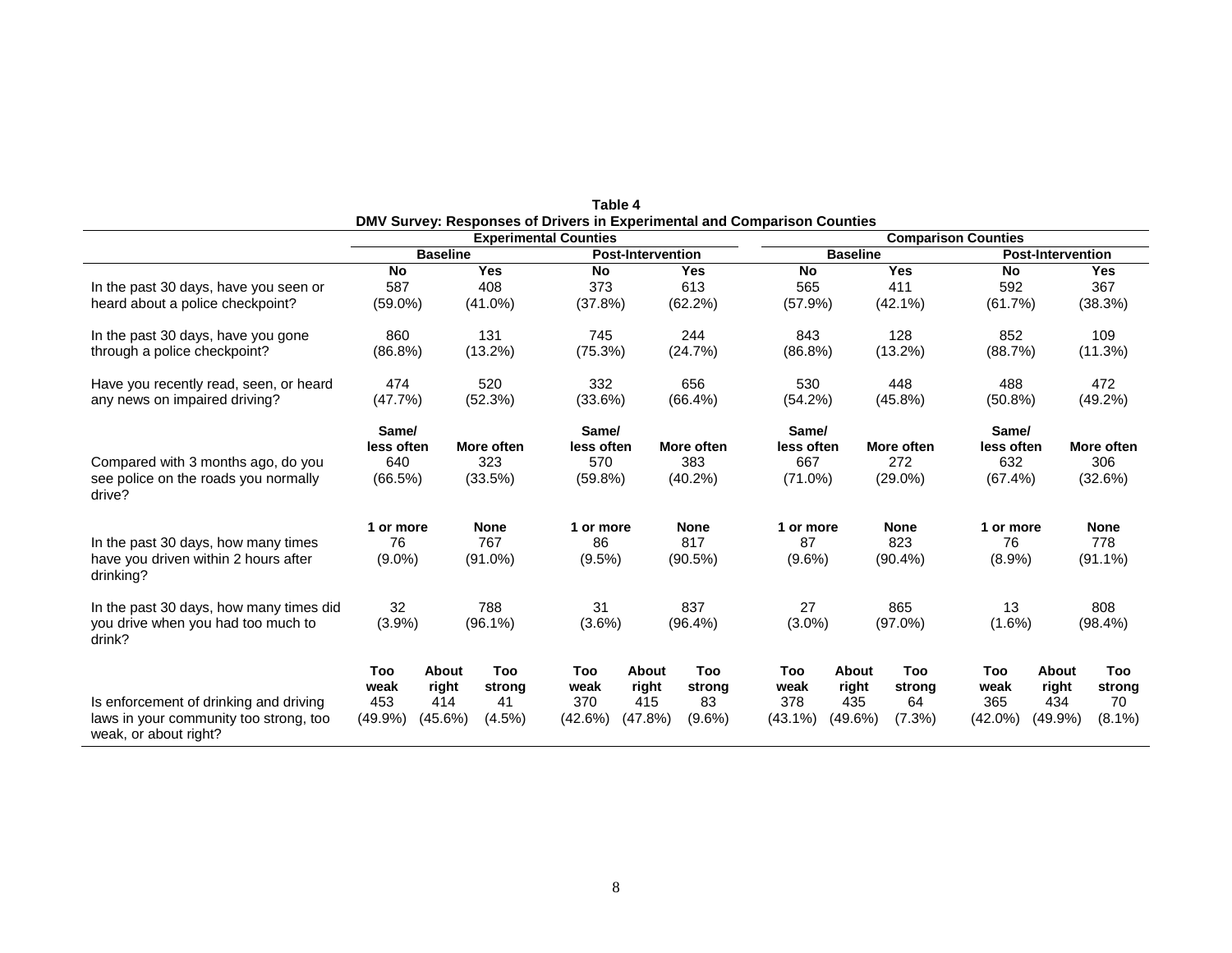administrators in the experimental communities have embraced the concept and continued the program after the conclusion of the formal research study. This is particularly important in more rural communities with fewer staff resources, but it also may be appropriate on certain roadways in more urban areas.

Roadside surveys, conducted after the program had been in place for about 10 months, revealed large reductions in the proportions of drinking drivers with higher BACs (above 0.05 percent) at the experimental sites, although the overall proportion of drivers who had been drinking declined only a little (5 percent). This is consistent with self-reported data, as drivers from the experimental counties interviewed at DMVs did not report lower levels of drinking and driving. This suggests that the checkpoints reduced heavier drinking but did not affect the overall likelihood of drinking and driving.

Survey data collected at the local DMVs confirmed that drivers in the experimental counties were aware of the increased enforcement. There was widespread publicity at the beginning of the checkpoints that waned toward the end of the program. The lack of paid media may be less important in a rural community where information can be spread by word of mouth. After the program had been under way for some time, more of the respondents reported having recently read, seen, or heard about checkpoints, and more of them said they actually had been through one. There was no change in the perception or experience of enforcement during the same period in the comparison counties.

Though checkpoints are known to be effective, they are not as widely employed in the United States as they should be. Police administrators often contend they are reluctant to conduct checkpoints because of the drain on both personnel and financial resources. This project has demonstrated that lowmanpower checkpoints can have the desired effect of reducing impaired driving without unduly taxing the financial or human resources of even small agencies. Many jurisdictions that conduct checkpoints on a more regular basis, because they tend to involve many more officers, are more dependent on government funding to maintain them. Low-manpower checkpoints could serve to expand DUI enforcement in jurisdictions where additional funds are not available and police administrators perceive them as too costly or difficult to implement, regardless of the size of the jurisdiction.

#### **ACKNOWLEDGMENTS**

Law enforcement activities were partially funded by the West Virginia Governor's Highway Safety Program. Enforcement and field data collection activities were coordinated by Retired Captain J.D. Meadows. This research was supported by the Insurance Institute for Highway Safety.

# **REFERENCES**

Fell, J.C.; Ferguson, S.A.; Williams, A.F.; and Fields, M. 2003. Why are sobriety checkpoints not widely adopted as an enforcement strategy in the United States? *Accident Analysis and Prevention* 35:897-902.

Ferguson, S.A.; Wells, J.K.; and Lund, A.K. 1995. The role of passive alcohol sensors in detecting alcohol-impaired drivers at sobriety checkpoints. *Alcohol, Drugs, and Driving* 11:23-30.